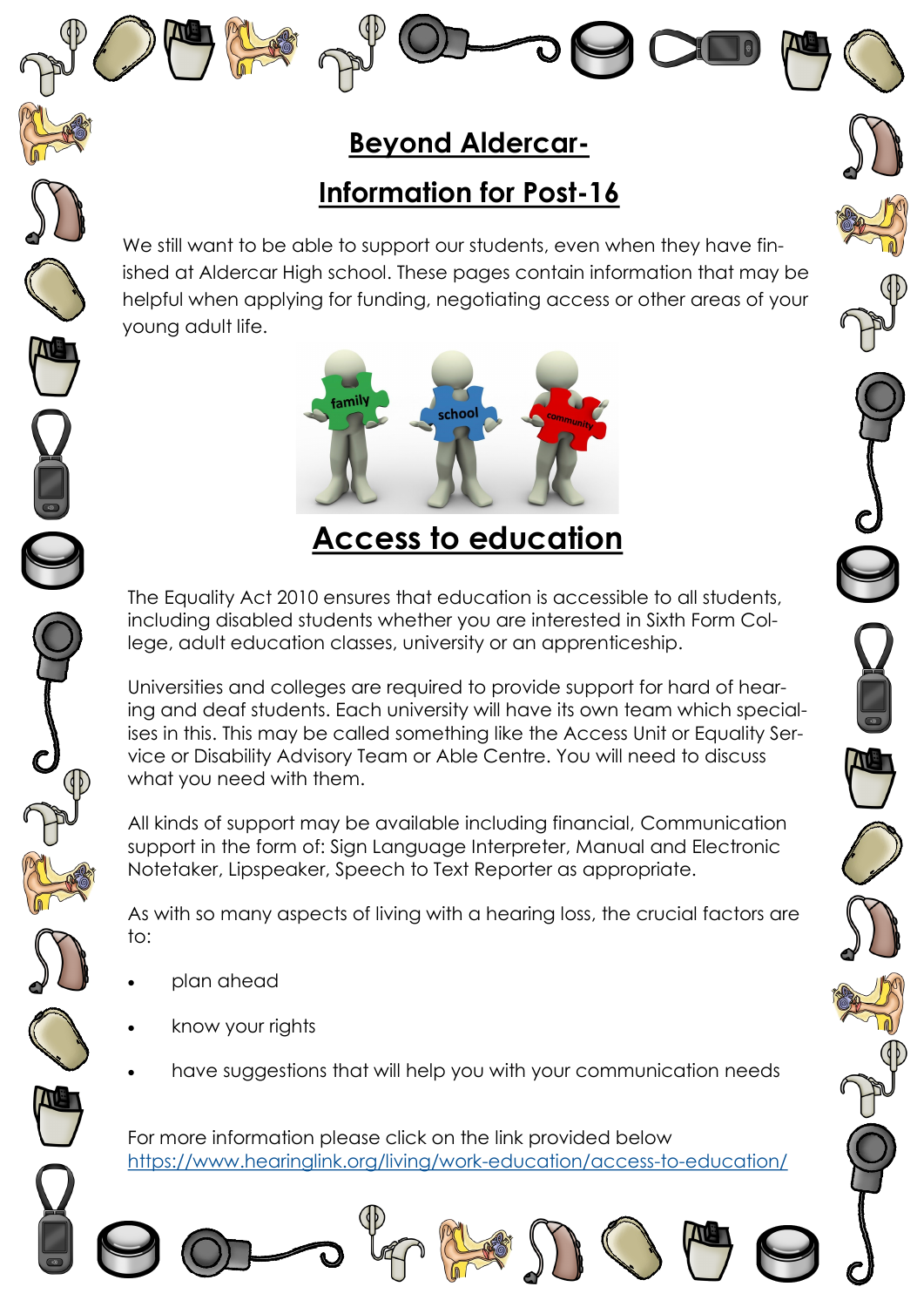## **Access to Work**

#### What is Access to Work?

If you are struggling to complete the requirements of your job due to hearing loss, you are protected by the Equality Act 2010. It requires employers to make 'reasonable adjustments' for deaf and hard of hearing people so that they are not put at a disadvantage with non-disabled people.

Under the Equality Act 2010, you have the right to 'Access to Work', a government funded grant that can assist your employer with the costs of providing practical support in the workplace such as equipment or support workers.

After you apply for Access to Work, an Access to Work adviser will contact you to find out what help you could get. They will also want to know what your employer has done to support you i.e. this could be changing the layout of your office or seating of your team meetings to enable you to lipread, or providing communication support for a training day.

You can apply for Access to Work if you are:

- in paid employment
- self-employed
- **Apprentices**
- **Trainees**
- supported interns
- doing self-directed work experience

For more information there are useful organizations to contact for advice and guidance:

-Citizens Advice -Jobcentre Plus [www.direct.gov.uk/accesstowork](https://www.gov.uk/access-to-work)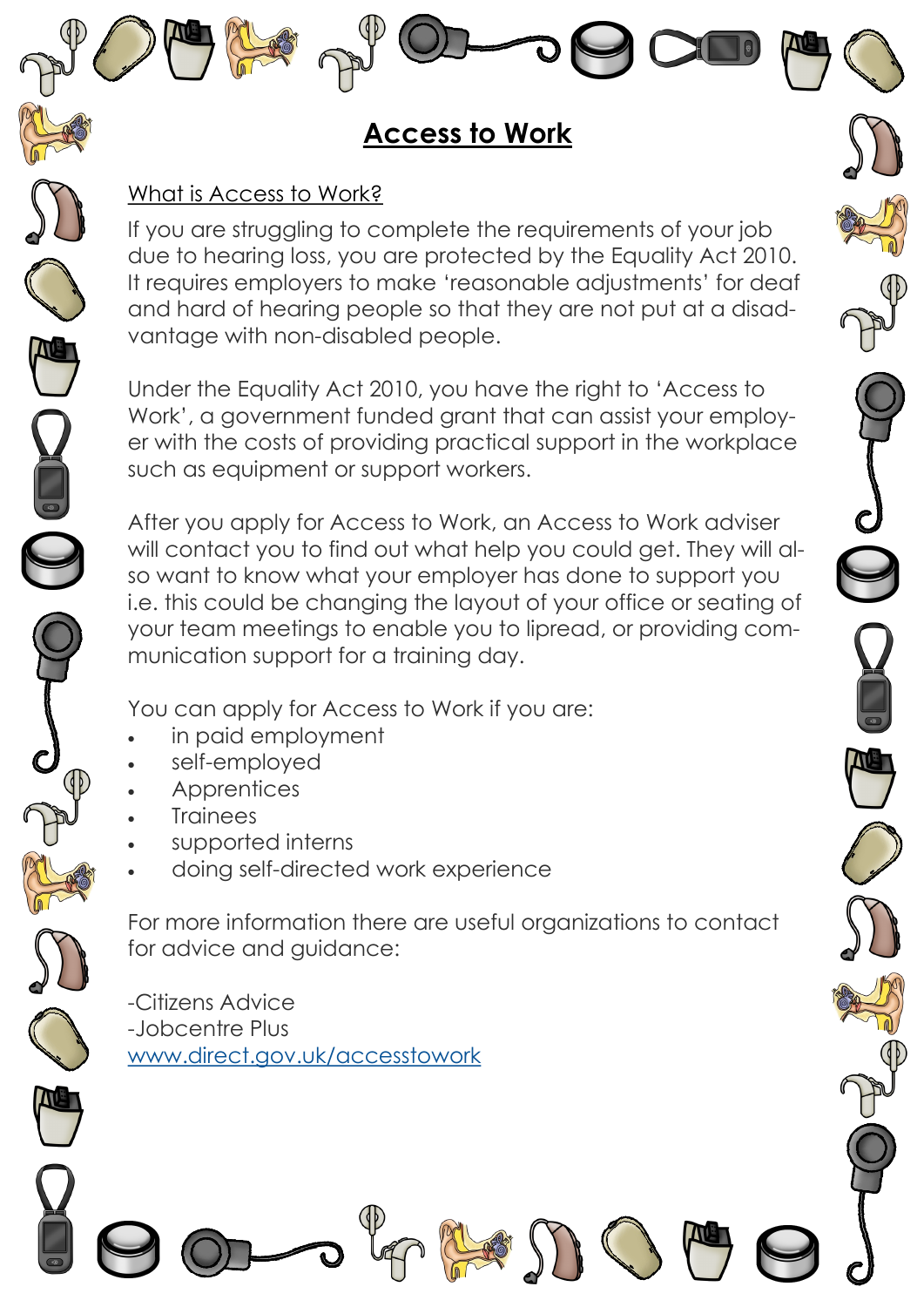## **Communication Support**

There is a variety of communication support available for young adults if you know what you need and how to find it.

Please click on the link below to find what communication support you can receive and how to receive it. As a deaf adult you are entitled to communication support for hospital visits, appointments, interviews and much more.

[https://www.hearinglink.org/living/rights-benefits/](https://www.hearinglink.org/living/rights-benefits/communication-support/) [communication-support/](https://www.hearinglink.org/living/rights-benefits/communication-support/)

[https://www.nidirect.gov.uk/articles/communication-support-for](https://www.nidirect.gov.uk/articles/communication-support-for-deaf-people) [-deaf-people](https://www.nidirect.gov.uk/articles/communication-support-for-deaf-people)

# **Sign Health**

Sign Health is a deaf health charity that has a deaf-led team working towards a future where there are no barriers to good health and wellbeing for Deaf people.

They partner with the NHS and service providers across the country and take on projects, carry out research and raise awareness. Their work is varied and aims to promote easier access to healthcare and information.

They also deliver services to reach Deaf people in their moment of need, through crisis textlines, domestic abuse support, therapy, advocacy and residential services.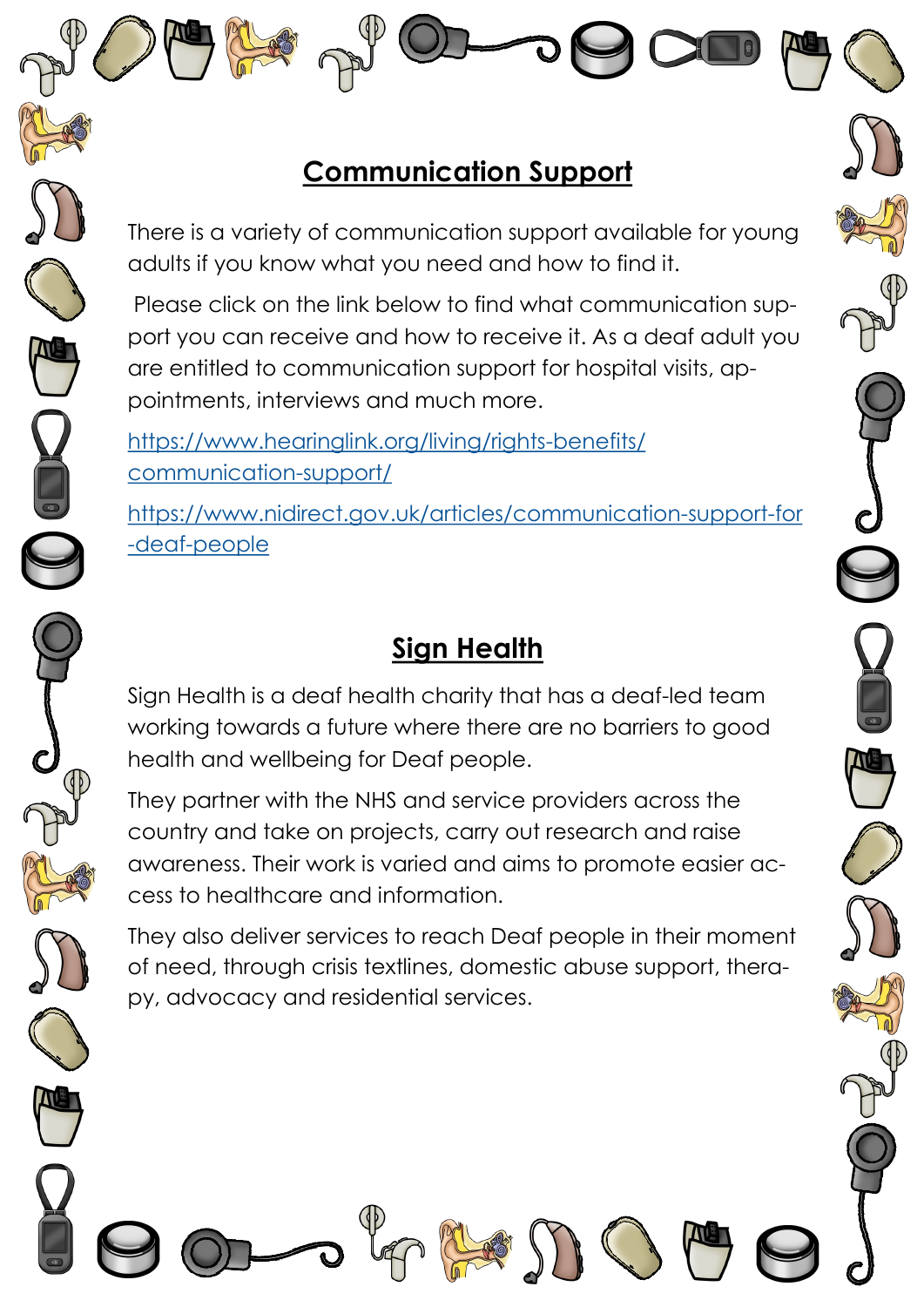## **Emergency Services**

How to contact NHS 111 if you're deaf or have hearing loss: If you need urgent medical care, but it's not an emergency, you can get help on NHS 111 online or by calling NHS 111. <https://111.nhs.uk/>

If you have hearing loss and cannot hear on the phone then you can call NHS 111 using a confidential relay service called Relay UK <https://www.relayuk.bt.com/how-to-use-relay-uk/download-app.html>

Relay UK can help people who cannot hear on the phone or have difficulties with their speech by providing a text-to-speech and speech-totext translation service.

To make a text relay call you can download the free Relay UK app onto your smartphone, tablet or computer and link it to your phone number. You can then contact NHS 111 through the Relay UK app by dialing 18001 111.

#### What to expect:

When making a call with Relay UK you'll be automatically connected to a confidential Relay UK assistant.

You can either type what you want to say and the Relay UK Assistant will relay what you said to the NHS 111 operator, or you can speak to the operator directly and the Relay UK Assistant will type the NHS 111 operator's response for you to read on your smartphone, tablet or computer. Find out more about how to use the service on the [Relay UK website.](https://www.relayuk.bt.com/about-relay-uk.html)

If it's an emergency and you need an ambulance

If it's a life-threatening emergency, call 999.

How to call 999 through a Relay Assistant:

Dial 18000 instead of the normal 18001 through the Relay UK app. Find out more about [calling 999 through Relay UK.](https://www.relayuk.bt.com/how-to-use-relay-uk/contact-999-using-relay-uk.html)

How to send an emergency SMS to 999:

Text the word 'register' to 999. You'll need to register again if you change your phone number.

[Find out more about emergency SMS and how to use it on the Relay UK](https://www.relayuk.bt.com/how-to-use-relay-uk/contact-999-using-relay-uk.html)  [website.](https://www.relayuk.bt.com/how-to-use-relay-uk/contact-999-using-relay-uk.html)

in N







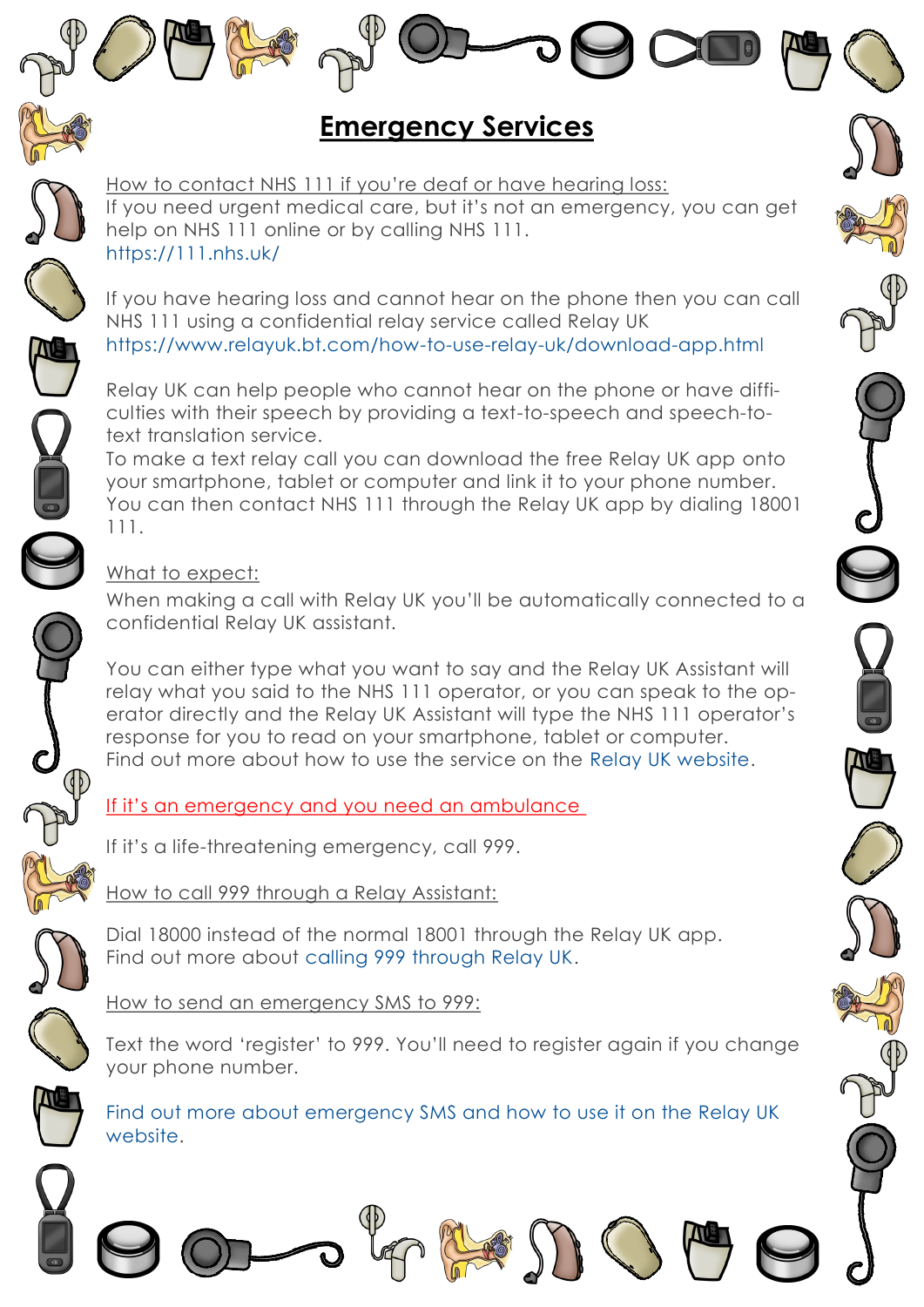Support to Work: employment support programme Support to Work is a free online and telephone support programme for disabled people in England and Wales, who are looking for paid work. They have specialist employment advisers who listen to your challenges and give specific advice for your situation. With in-depth knowledge and experience they can support you with many aspects of looking for paid work, including:

**Employment 1**

- identifying your strengths and transferable skills
- developing confidence and job skills like time management
- reviewing your CV to meet your employment goals
- how and where to look for jobs
- mock interviews
- how to talk to your employer about your impairment and reasonable adiustments

They work with you to create a personal and flexible 12-week programme and set you tasks to complete such as:

- reading work and careers advice
	- writing a CV or cover letter from a template
	- preparing for interviews

After completing the programme, you have access to vacancies through their online job board from partner organisations, recruiters, and employers who are committed to employing more disabled people and once you find work their support does not end. A work support adviser will work with you for up to 26 weeks. They will support you with any issues that may arise in work, including: support with asking for reasonable adjustments and access to Work applications.

of Class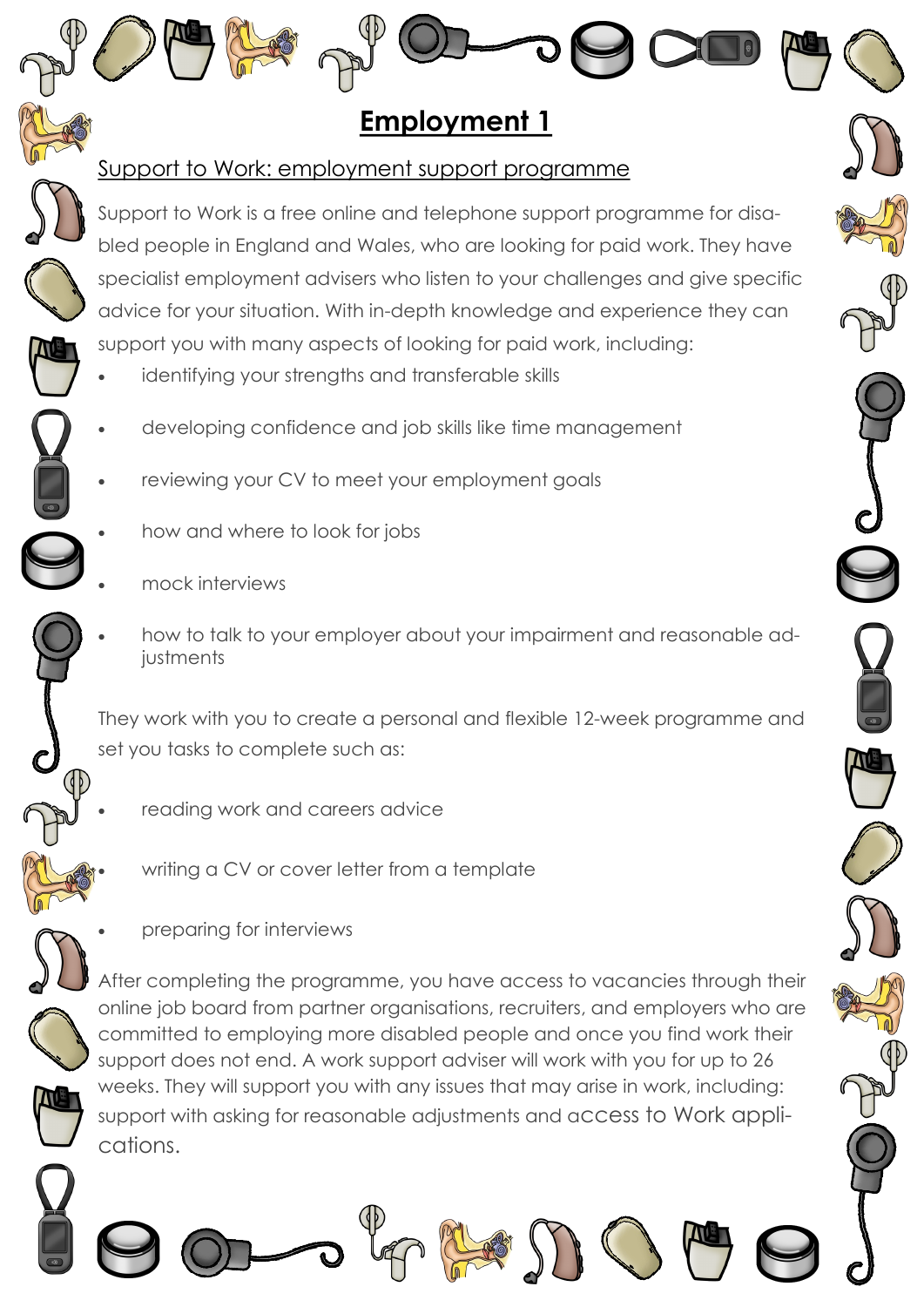## **Employment 2**

Autism East Midlands is a charity which offers support, advice and training for people who are looking for, or taking their first step into employment. They offer specialist autism specific person approach to support individuals to achieve their full potential.

They work with job centres and employers and have employment coaches who work with individuals to develop a bespoke programme of vocational activities, tailored to their specific needs and aspirations within a structured and supportive environment.

They provide support to individuals affected by autism across the East Midlands by offering:

- Full assessment of needs
- Personalised action plan
- Developing employability skills e.g CV support, travel training
- Support with Job searching, identifying strengths and interests
- Supported work placements: support while at placement or work place offering job mentoring and specific job assistance

They also work closely with employers to help them understand how to make reasonable adjustments to their recruitment process and the workplace. They provide autism friendly environmental audits bespoke to any working environment or premises. They offer employers the following:

- Environmental audit, making the workplace autism friendly
- Autism awareness training for the workforce and other bespoke training that has been identified as appropriate
- Support with reasonable adjustments and support to ensure adhering to the Equality Act of 2010
- Support with the recruitment process
- Links to the [disability confident tool kit DWP](https://www.autismeastmidlands.org.uk/about-autism/autism-friendly-communities/employment-support/) and Autism Alliance
- Maximising success for the workplace and staff retention as well as offering ongoing support from the Autism East Midlands Employment team on site if appropriate
- Links to Autism East Midlands clinical team if a need has been identified

https://www.autismeastmidlands.org.uk/adult-services/employmentservice-

sutm\_source=Google&utm\_medium=CPC&utm\_campaign=tailored\_ppc&utm\_content=progr am&gclid=CjwKCAiAi\_D\_BRApEiwASslbJ5SGkAUsy0qEreh3XzxDvAPqsDCl35NVPCYmHrr4- PIcfYid8Yz4dxoCUJcQAvD\_BwE

 $P(1)$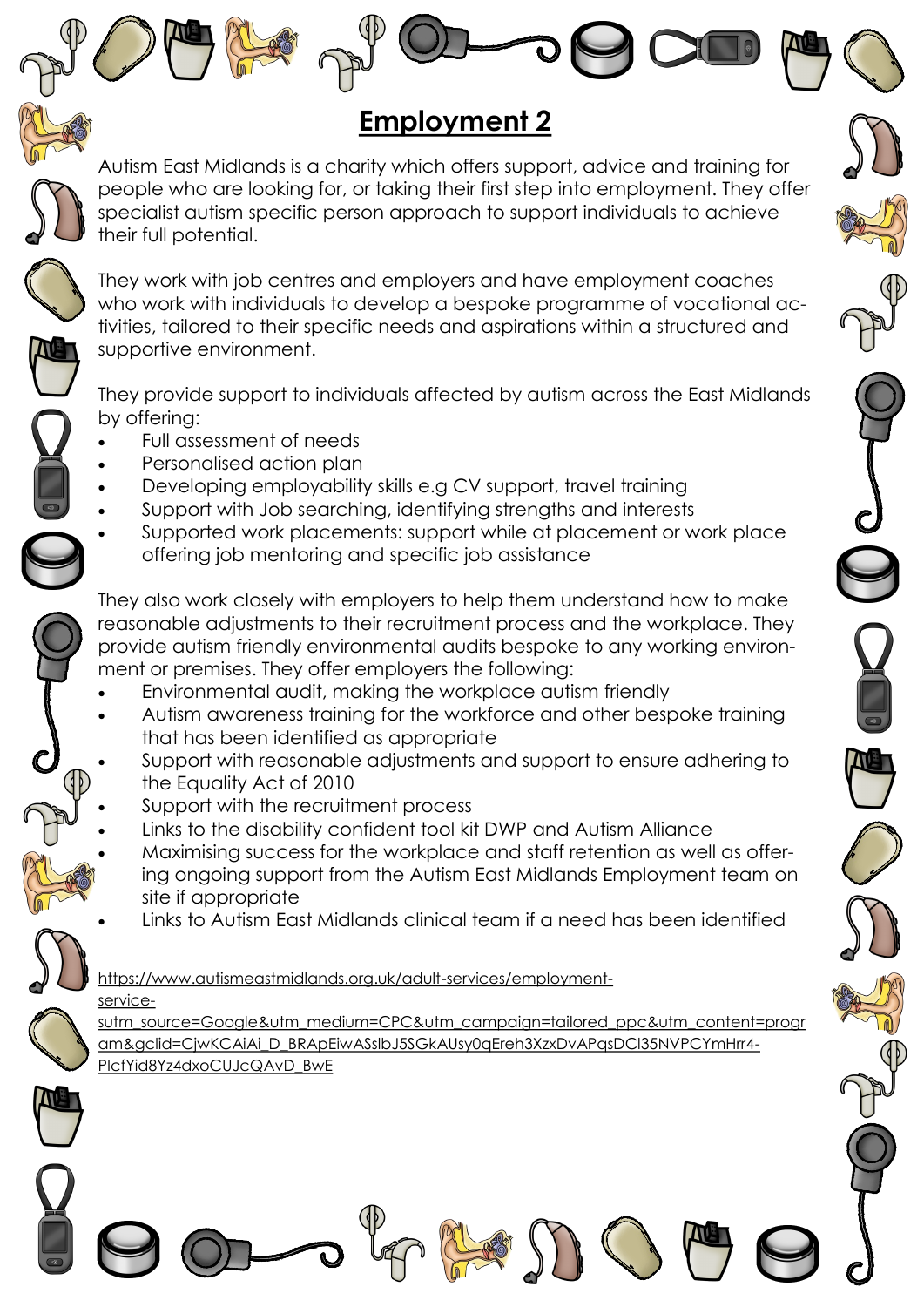## **Financial help**

Getting a disabled person's bus pass

You'll be able to get a bus pass if:

- you're blind or partially sighted, **deaf** or unable to speak
- you can't walk very far because of a disability, illness or injury
- you have a severe learning disability
- you've been refused a driving licence because of your health. [Follow the steps on GOV.UK](https://www.gov.uk/apply-for-disabled-bus-pass) to find out what evidence you'll need to show you're eligible, and apply for a bus pass from your local council.

<https://www.gov.uk/apply-for-disabled-bus-pass>

Personal Independence Payment - PIP - What is PIP? Personal Independence Payment (PIP) is a disability benefit for people aged 16-65 who have a disability that means they have difficulty with daily living or getting around. PIP is replacing Disability Living Allowance for people aged 16 or over, but under state pension age.

There are two parts to PIP – the daily living component and the mobility (getting around) component. It's possible for deaf people to claim both parts even if they don't have any physical difficulties walking.

Your child can claim PIP regardless of whether they're working or studying, and it's not affected by how much they earn, or the level of savings they have.

It's not taxed, or counted as income when other benefits are worked out. There aren't any rules or restrictions on what they can spend the PIP payments on.



**[PIP](https://www.turn2us.org.uk/Benefit-guides/Personal-Independence-Payment/What-is-PIP)** 

For more information and to find out if you are eligible for PIP please click on the links below.

<https://www.ndcs.org.uk/information-and-support/your-rights/financial-support/> <https://www.turn2us.org.uk/> [https://www.turn2us.org.uk/Benefit-guides/Personal-Independence-Payment/What-is-](https://www.turn2us.org.uk/Benefit-guides/Personal-Independence-Payment/What-is-PIP)